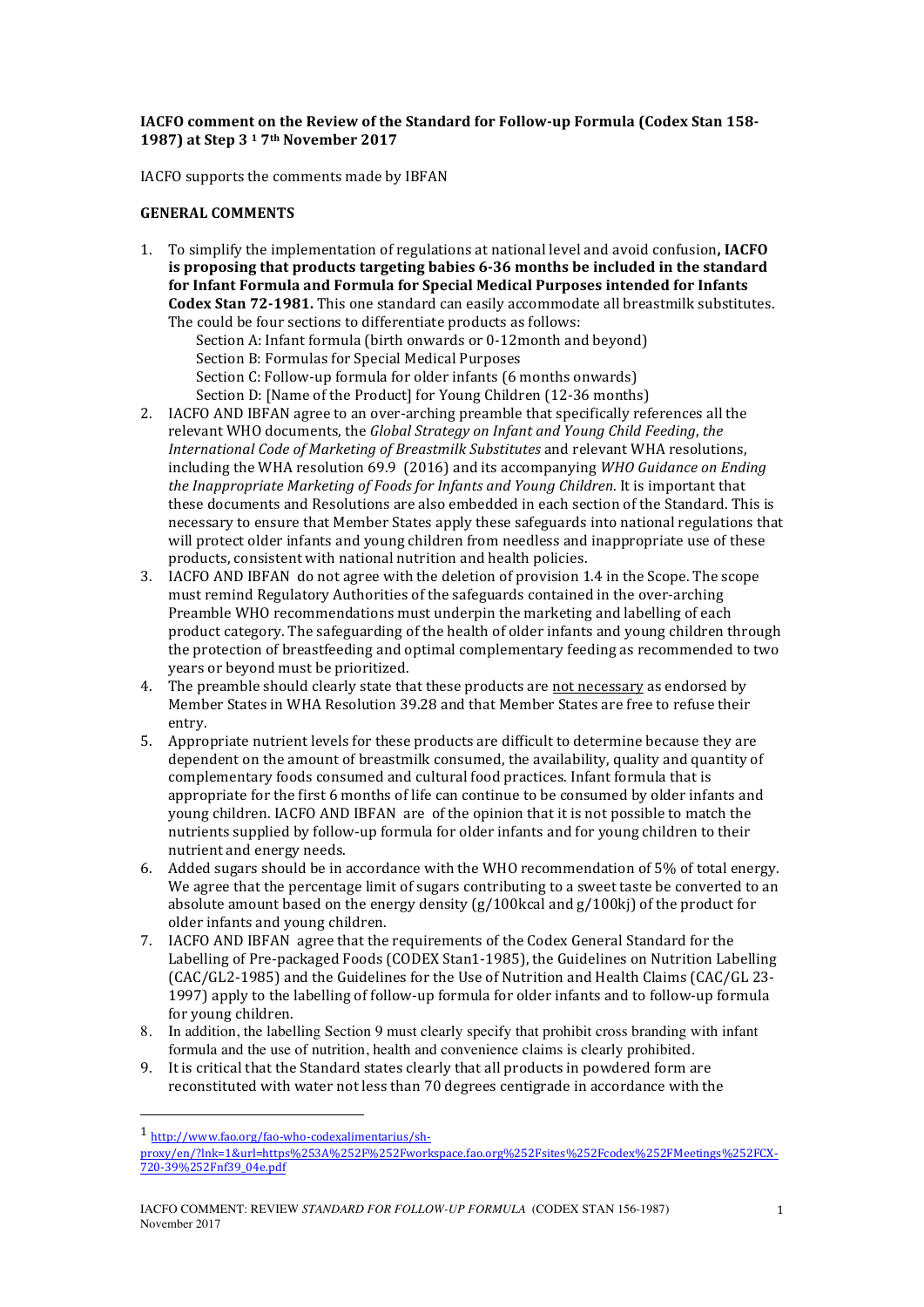WHO/FAO Guidelines on the Preparation, Storage and Handling of Powdered Infant Formulas and the *Code of Hygienic Practice for Powdered Infant Formula for Infants and Young Children* (CAC/RCP 66-2009).

10. IACFO and IBFAN do not agree with the inclusion of optional ingredients, especially ingredient such as DHA that are not supported by relevant convincing scientific evidence. If an ingredient is proven by such evidence to be safe and beneficial it should be included in the list of essential ingredients.

## As mentioned above IACFO proposes ONE standard and agrees with an overarching **Preamble.**

## If this is not agreed then we suggest the following changes for the PROPOSED DRAFT **REVISED STANDARD FOR FOLLOW-UP FORMULA (CODEX STAN 156-1987)**

## **[PREAMBLE]**

The Codex Alimentarius Commission acknowledges the need to [protect and *support* / *recognize breastfeeding* as an unequalled way of providing **normal** food for *the healthy growth and development of infants and voung children. At the same time* Codex acknowledges that numerous formulae have been produced, intended for use, **DELETE:** where [necessary / appropriate], *as a substitute for human milk in meeting the normal nutritional requirements of infants provided they are prepared under hygienic conditions and given in adequate amounts. In addition, various products have also been produced intended specifically for young children as they progress to a more diversified diet of family foods.*

*Since infant formula can continue to be used beyond 6 months, these products are* not necessary. The production, distribution, sale and use of follow-up formula for older *infants and [name of product] for young children should only be permitted if it is-be* consistent with national health and nutrition policies and relevant national/regional *legislation*. **The marketing of these products** and these products should not discourage *breastfeeding* **and must be in accordance with take into account, [as appropriate,** *the recommendations made in the International Code of Marketing of Breast-milk Substitutes* (1981), and the Global Strategy for Infant and Young Child *Feeding*<sub>*r*</sub> *relevant WHO guidelines and policies, as well as relevant World Health Assembly (WHA)* resolutions, **including the WHA resolution 69.9 (2016)** and its accompanying **WHO** Guidance on Ending the Inappropriate Marketing of Foods for Infants and *Young* Children. DELETE: that have been *fendorsed / supported]* by member *states. [may also] provide guidance to countries in this context.* This Standard is divided into two sections. Section A refers to Follow-up Formula for Older

*Infants* (6 to 12 months of age), and Section B deals with [Name of Product] for Young *Children* (12 to 36 months of age). It does not apply to products covered by the Codex *Standard for Infant Formula (CODEX STAN 72 - 1981).* 

## **The following comments apply to Follow-up Formula for Older Infants (Section A) and [Name of product] for Young children (Section B)**

## **SECTION A: FOLLOW-UP FORMULA FOR OLDER INFANTS**

#### **SCOPE:**

This section of the Standard applies to Follow-up Formula for Older Infants, as defined in Section 2.1, in liquid or powdered form.

1.2 This section of the Standard contains compositional, quality, safety, *information for use*. *warnings against needless and inappropriate use*, labelling and analytical requirements for Follow-up Formula for Older Infants.

1.3 Only products that comply with the criteria laid down in the provisions of this section of this Standard [should / shall] be presented as] Follow-up Formula for Older Infants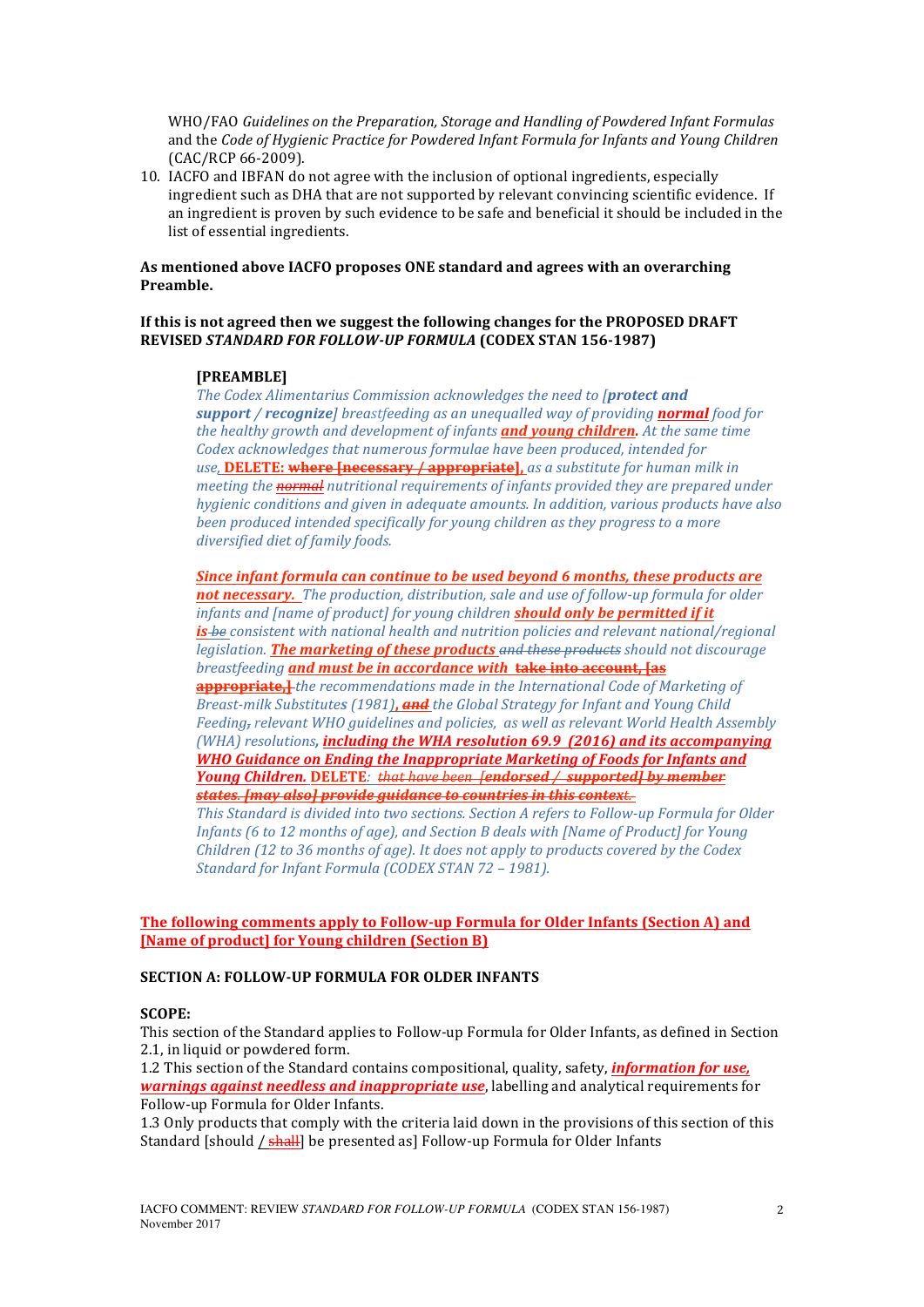Add: 1.4 *IACFO* does not agree with the deletion of provision 1.4 in the Scope. The scope must *remind Regulatory Authorities of the safeguards contained in the over-arching Preamble if they are to ensure that the WHO recommendations underpin the marketing and labelling of each product category.*

# **3 ESSENTIAL COMPOSITION AND QUALITY FACTORS**

# 3**.1 Essential composition**

3.1.1 Follow-up formula [for older infants] is a product based on milk of cows or other animals or a mixture thereof and/or other ingredients which have been proven to be safe and suitable for the feeding of older infants

3.1.2 The nutritional safety and adequacy of follow-up formula for older infants *must* be **scientifically** demonstrated, *through relevant convincing scientific evidence or the comparable level of evidence under the GRADE classification,* **to support growth and** development of older infants.

# **3.1.4 c) Carbohydrates**

IACFO agrees that preferred carbohydrate should be lactose, and questions the addition of glucose polymers. We agree that Sucrose and Fructose should not be added, and question when they would be needed as a carbohydrate source. IACFO supports the WHO recommendation for added sugars for older infants and young children, that is based on their negative effect on body weight, dental caries as well as their impact on taste development.

**Maltodextrose**: IACFO opposes the addition of industrially produced carbohydrates (many of which are made from genetically modified corn). Maltodextrin (MDX), has been implicated in an increased growth of E, coli and the altering of the microbiome. It has also been linked to Crohn's Disease and diabetes related to its high glycemic index (Nickerson KP, McDonald C (2012) Crohn's Disease-Associated Adherent-Invasive *Escherichia coli* Adhesion Is Enhanced by Exposure to the Ubiquitous Dietary Polysaccharide Maltodextrin. PLoS ONE7(12):  $e52132.$ <sup>2</sup>

**Fructose:** The consumption of fructose has been linked to negative metabolic and clinical outcomes, including obesity, glucose intolerance and hepatic steatosis. Since older infants and young children may be consuming FUF products on a daily basis, these added carbohydrates with known negative effects should not be the carbohydrate sources for these products.

# Footnote 4 to read:

Mono and di-saccharides, other than lactose should not exceed 5% of available carbohydrate. Sucrose, maltodextrose or fructose should not be added.

# 3.2 **Optional Ingredients**

 

**IACFO** is opposed to the addition of optional ingredients and suggest that 3.2 is replaced **with the following text:** 

**The addition of optional ingredients may have adverse effects on child health and should not** *be permitted. The addition of ingredients and/or nutrients that have not been proven to be essential to the growth and development of an older infant and a young child may be an added chemical burden. Competent national and/or regional authorities wishing to alter the list of essential ingredients listed under 3.2.4 to 3.2.6, must ensure that the ingredients are evaluated and demonstrated as safe and nutritional useful by relevant convincing scientific evidence or the comparable level of evidence under the GRADE classification.* 

<sup>2</sup>http://journals.plos.org/plosone/article?id=10.1371/journal.pone.0052132https://doi.org/10.1371/journal.pone.0052 132).

IACFO COMMENT: REVIEW *STANDARD FOR FOLLOW-UP FORMULA* (CODEX STAN 156-1987) November 2017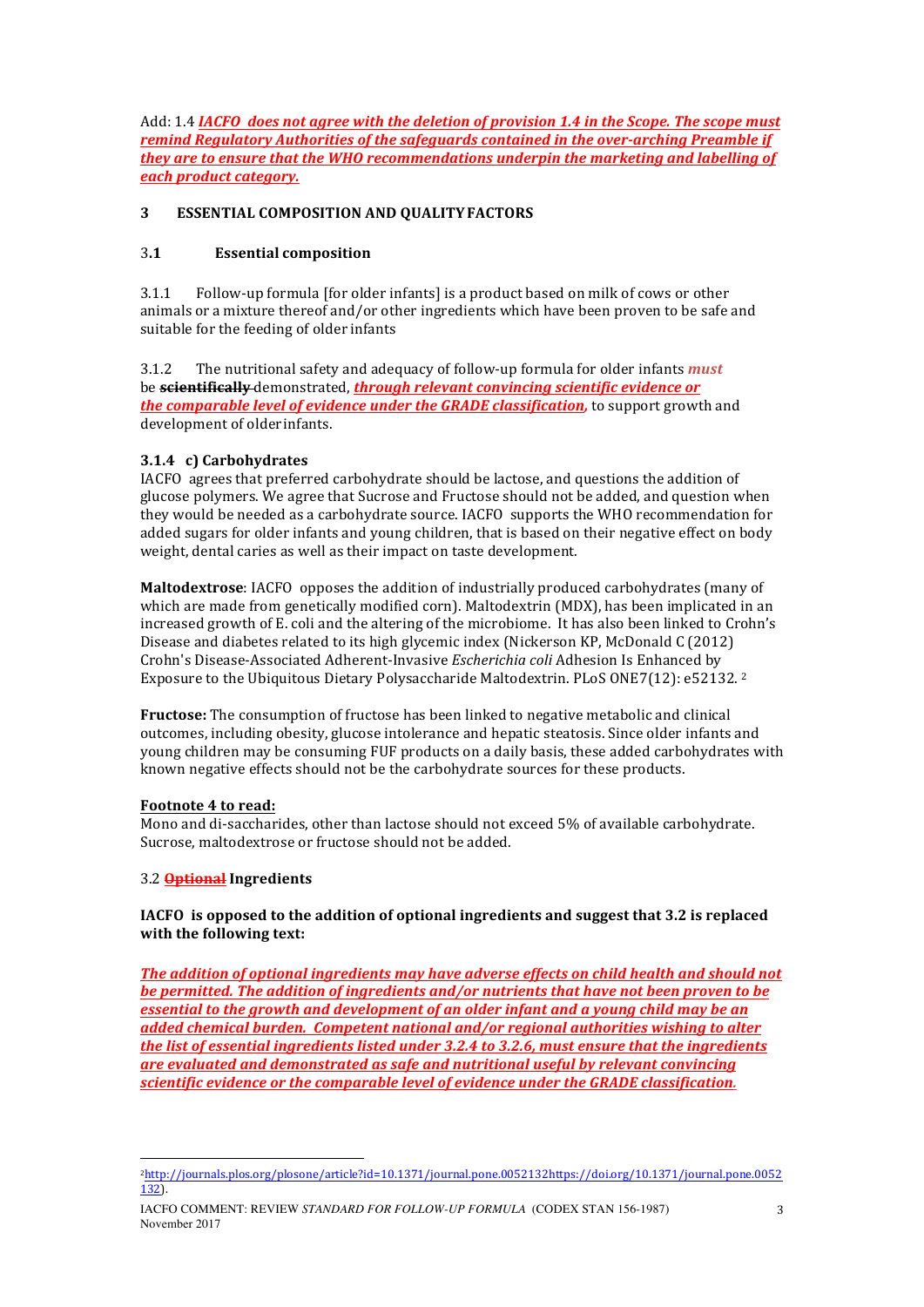After an extensive literature review The European Food Safety Authority (EFSA) found no scientific evidence, or insufficient evidence, to support the inclusion of many of the ingredients commonly used in formulas and promoted as having a health benefit. EFSA went further to warn that the unnecessary addition of nutrients can be a burden to a young child's metabolism.<sup>3</sup>

*"If an ingredient is unequivocally beneficial as demonstrated by independent review of scientific data it would be unethical to withhold it for commercial reasons. Rather it should be made a required ingredient of infant formula in order to reduce existing risks associated with artificial feeding". UK Scientific Advisory Committee on Nutrition SACN 2007* 

IACFO has concerns about the lack of evidence supporting the addition of DHA:

- A meta-analysis on the use of LCPUFA concluded, "LCPUFA supplementation of infant formulas failed to show any significant effect on improving early infant cognition. Further research is needed to determine if LCPUFA supplementation of infant formula has benefits for later cognitive development or other measures of neurodevelopment." (Qawasmi A, Landeros-Weisenberger A, LeckmanJF, Bloch MH. *Meta-analysis of long-chain polyunsaturated fatty acid supplementation of formula and infant cognition. Pediatrics. 2012 June;129(6):1141-9).*
- A Cochrane review on supplementation of the LCPUFA in infant formula concluded. "The majority of the RCTS have not shown beneficial effects of LCPUFA supplementation on the neuro developmental outcomes of term infants. The beneficial effects on visual acuity have not been consistently demonstrated. Routine supplementation of term infant milk formula with LCPUFA cannot be recommended." (Simmer K, Patole SK, Rao SC. Long-chain polyunsaturated fatty acid supplementation in infants born at term. Cochrane Database Syst Rev. 2011 Dec *7;(12): CD000376).*
- The European Food Safety Authority (EFSA), in their report published in the *EFSA Journal* 2014;12(7):3760, has explicitly stated that "There is no necessity to add arachidonic acid, eicosapentaenoic acid, non--digestible oligosaccharides, "probiotics" or "synbiotics", chromium, fluoride, taurine and *nucleotides* to infant and follow--on *formulae".*

# **Section 9 Labelling** IACFO agrees with the intent of this section.

### *9.5 Information for Use*

 

**9.5.1** [Ready to use] products in liquid form may be used [either] directly or in the case of *concentrated liquid products [and powdered products], must be prepared with water that is safe or has been rendered safe by previous boiling before feeding, according to directions for* use. [Products in powder form should be reconstituted with water that is safe or has been *rendered safe by previous boiling for preparation and no less than 70 degrees before being reconstituted with the powder.* Adequate directions for the appropriate preparation and *handling should be in accordance with Good Hygienic Practice and the WHO/FAO Guidelines* on the Preparation, Storage and Handling of Powdered Infant Formulas and the Code of *Hygienic Practice for Powdered Infant Formula.*

**9.5.2** Adequate directions for the appropriate preparations and use of the product, including its storage and disposal after preparation, *i.e.* that [product] remaining after feeding should be discarded, shall appear on the label.

**9.5.3** The label shall carry clear graphic instructions illustrating the method of preparation of *the product.* **There should be no preparation instructions showing bottles and teats for** *follow-up formula or for (name of the product) for young children, Graphics should only illustrate cup feeding.* 

**9.5.4** The directions should be accompanied by a warning about the health hazards of *inappropriate preparation, storage and use etc etc.* 

<sup>3</sup> *Scientific Opinion on the essential composition of infant and follow-on formulae, EFSA, EFSA Journal 2014;12(7):3760*